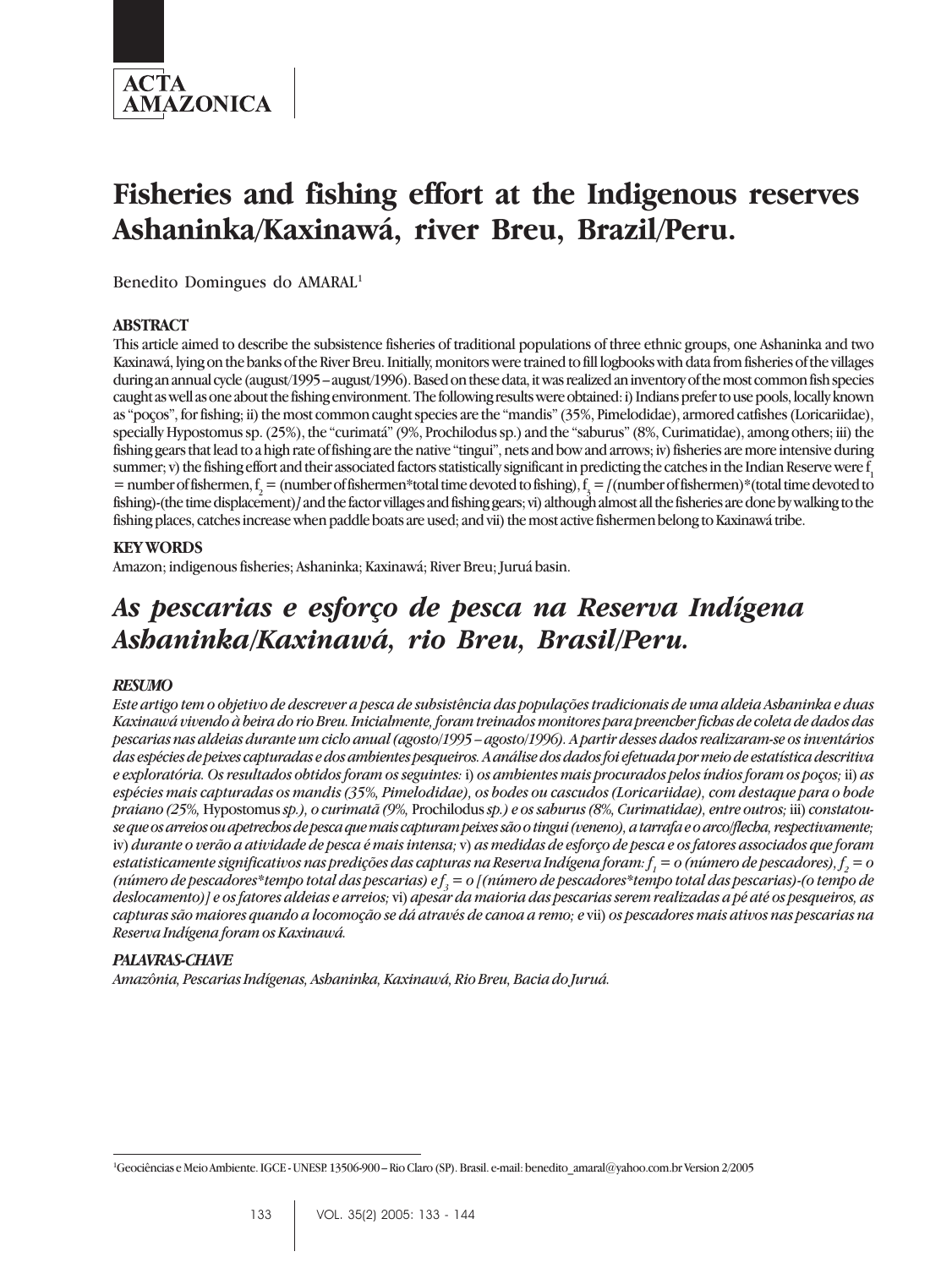

#### INTRODUCTION

Anthropoid interventions in the great rivers of the world are millenary with varying degrees of environmental impacts. The degradation of the biotic integrity (Karr, 1981) of these aquatic ecosystems set in several continents, like the Mississippi River in North America, the River Tietê in South America, the River Nile in Africa and the River Danube in Central Europe, among others (Petrere &Agostinho, 1993; Bayley, 1995; Barry *et al.* 1995). On the other hand, many tropical rivers maintain their biotic integrity like the ones in the headstreams of the upper River Juruá above the municipality of Marechal Taumaturgo, Acre State, North of Brazil. The ecosystems in this region maintain the structure and its natural functions, keeping the rate of anthropoid interventions low.

The upper River Juruá groups conservation units with several territories of traditional human populations, like rubber latex

extractors villages and the ethnic groups Ashaninka, Kaxinawá, Manchineri, Kulina, Katukina, Nukuni, Jaminawa, Arara, Poyanawá, Yawanawá, among others, that have no contact with the occidental civilization. The Ashaninka is an ethnic group of the linguistic family Arawak who descends from the pre-Andean Arawak, from the subgroup Kampa. The languages of the Arawak family extend from the Guyana region of the rivers Orinoco, Solimões, and Marãnon until the western part of Mato Grosso State in Brazil (Mendes, 1991). On the other hand, the Kaxinawá group was enslaved by rubber-tappers at the end of the XIX century. Nowadays, this traditional population lives in a social pattern that resembles those from their past colonizers, though they retained their language and customs of their masters. This ethnic group is the largest Indian population of Acre State, with about 4000 people living in nine Indian areas, some of them in Peru, in the upper River Purus and River Caranja. The Kaxinawá belongs to the linguistic family Pano (Aquino & Iglesias, 1992).

This region in the Amazonian basin still possesses low demographic density, low mining (mainly gold), low farming activity, and low use of hydro energetic resources. The exception is the plan to build the highway BR-364, which will link the cities Rio Branco and Cruzeiro do Sul, in Brazil, that possibly will expand to the Pacific Ocean, after joining the Transamerica highway in Peru. This enterprise is a matter of concern, because of the way it has been developed; it will probably have the possibility of repeating the same expansionist model of the agriculture frontiers done in Rondônia State in the last decades (Aquino, 1997).

Petrere (1992) stated that the economical and social development models adopted in the past decades by the governments to the Amazonian basin were misleading since they did not respected the ecological peculiarities of the region, the soil fragility, the purity of their waters, the health and the well being of the traditional populations. The modern development model assumes a sustainable use of the resource, not only it's merely exploitation. Thus, we shall not repeat in the Amazonian region the motto "destroy first, try to fix after", as it was adopted in Europe, United Stated, Japan and in the southern part of Brazil. Petrere (1992) also stated that we have the moral obligation, as people and as a Nation, of developing the Amazonian region in an equilibrated way. The aim of this work is to describe, compare, and analyze the subsistence fisheries of the traditional populations of the Ashaninka and the Kaxinawá Indian tribes in the Indian reserve that belongs to the River Breu.



**Figure 1 -** Study area and its geographical location in Amazon basin. Source: RADAMBRASIL, (1977).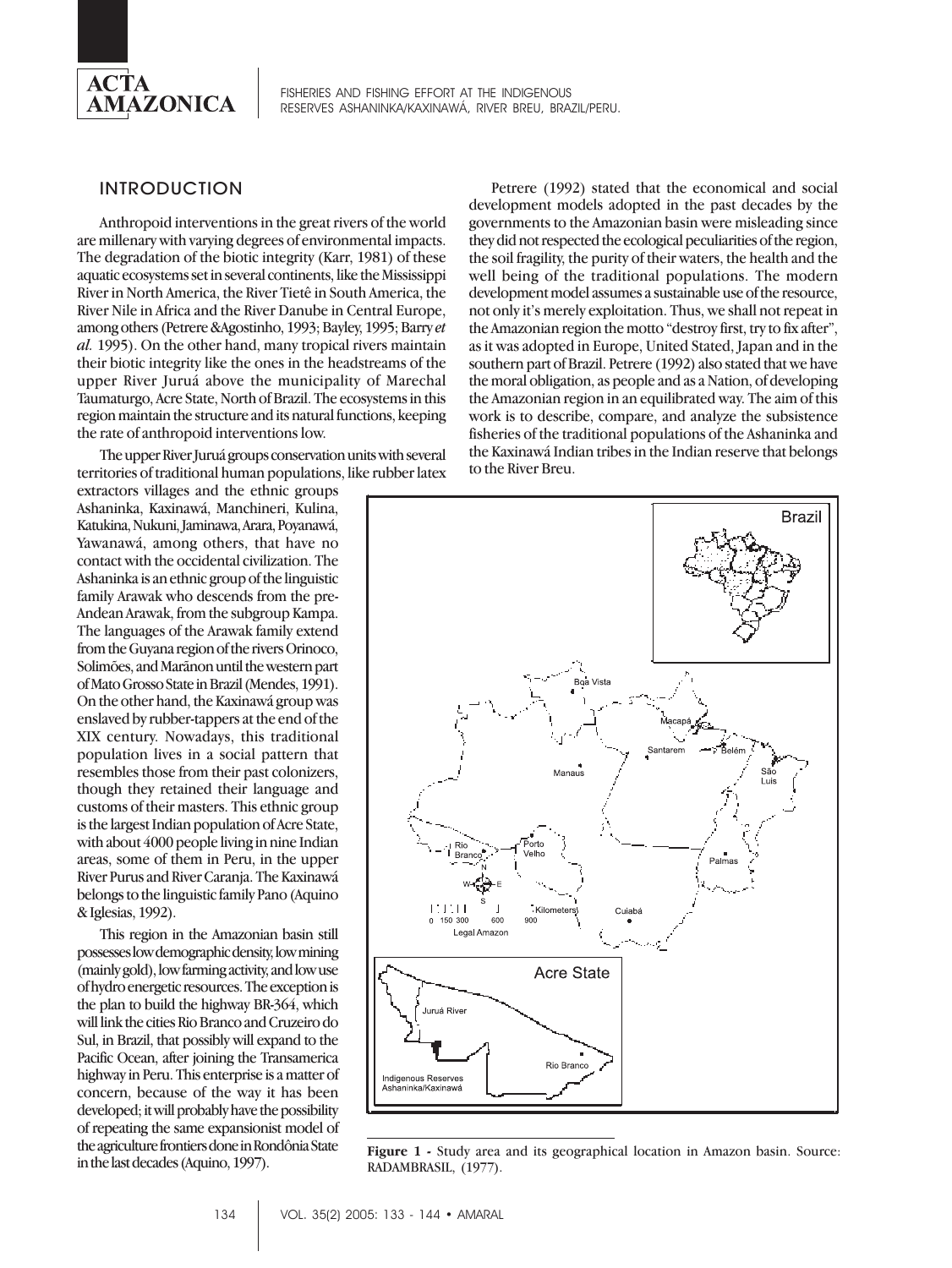

FISHERIES AND FISHING EFFORT AT THE INDIGENOUS RESERVES ASHANINKA/KAXINAWÁ, RIVER BREU, BRAZIL/PERU.

#### MATERIAL AND METHODS

The study area is in the Indian Reserve Ashaninka-Kaxinawá, in the River Breu basin, in the frontier of Brazil with Peru (Figure 1). The regional physiography is a dissected and undulated landscape, showing low plateaus covered by open tropical forest and spots of dense tropical forest. The River Breu is a third-order affluent of the alluvial basins of the rivers Javari and upper Juruá. The Indian Reserve lies in the middle and upper Breu River, with an area of 23,840 hectares in the municipality of Marechal Taumaturgo, Acre State, Brazil. The estimated Indian population is 350 inhabitants (Aquino & Iglesias, 1992). The regional climate consists of rainy (November to May) and dry (June to November) periods, with annual precipitation around 2,224 mm (RADAMBRASIL, 1977).

#### Sampling of Fisheries Data

Three teachers who taught in the schools of the Ashaninka and the Kaxinawá villages were responsible for gathering continuous data about the fisheries in the Indian Reserve. They were trained through pilot fisheries, which had the purpose of assembling a routine protocol for data sampling as well as to make the local community used to the development of this study. Sampling of fisheries data in the villages was monitored by a field assistant (November 1995 to July 1996) and by the first author (August 1995 to April 1996). The village houses and the collective fisheries were the sampling units in this study. Fisheries data sampling in the Indian Reserve grouped a hydrological cycle however, due to technical difficulties, data sampling were carried out for 6 months in the Ashaninka village, for 12 months in the Kaxinawá village at Mourão and for 8 months at the Kaxinawá village at Japinim.

#### Inventory of Fish Species

The inventory of fish species caught in the basin of the River Breu was done in summer (August 1995) and winter (April 1996) periods, along with the fishing carried out by the inhabitants of the villages. Field inventories provided a lower number of species in relation to those effectively caught in the villages. The author identified the collected species, and voucher specimens were deposited in the Zoological Museum of the University of São Paulo (MZUSP). Taxonomic identification of specimens caught in the villages, but absent in the inventory, were done with the aid of a Fish Catalogue for the studied area provided by Silvano *et al.* (2000) and Silvano *et al.* (2001).

#### Data Analyses

Information gathered with the fishermen about fisheries and fisheries resources was tabulated with basic statistics (mean, standard deviation), with the purpose of describing some demographic characteristics through estimation and participation of the fishermen during each fishery. For example,

fishing duration, number of fishermen per boat, fishing habitats, seasons of high abundance of fish species caught and the most common gears used by them. Initially, fisheries in the villages were analyzed through the index of pondered dominance ID% =  $[(P_i^*W_i)/(\sum P_i^*W_i)]^*100$ , where  $P_i$  is the number of individuals and  $\mathrm{W}_i$  is the weight of the fish species by fishing spot, among villages and by fishing gears (Beaumord, 1991).

The covariance analysis was used to understand how the catches in the Indigenous Reserve were generated from the efforts of fishing gears used by the fishermen of the villages. Data were log transformed to achieve linearity between the response variable (catches) and the explanatory variables (fishing efforts). The covariance model used was as follow:

(eq.1)

$$
Y_{ijklmn} = m + a_i + p_j + q_k + d_l + k_m + \sum_{n=1}^{5} b_n (f_{ijklmn} - \overline{f}) + e_{ijklmn},
$$

#### **where:**

Y*ijklmn* is the response variable, as described by the catches (kg); m is the overall mean;

a*i* is the factor village, with 3 levels: 1- Ashaninka, 2 – Kaxinawá at Mourão and 3 – Kaxinawá at Japinim;

p*j* is the factor fishing gears with 3 levels: 1- bow and arrow, 2 – nets and 3- native venomous "tingui";

 $q_k$  is the factor seasonality, with 2 levels:  $1$  – summer and  $\ddot{2}$  – winter;

d*l* is the factor kind of locomotion to the fishing spot, with 2 levels: 1- walk and 2- boat;

k*m* is the factor fishery environment, with 4 levels: 1 – pools, 2- run, 3 – lakes and 4 – "igarapés"

**b**<sub>n</sub> is the linear coefficient;

 $f_{ijklmn}$  is the covariate of fishing effort  $n = 1, 2, 3, 4$ , and 5 different units, where  $f_1$  = number of fishermen,  $f_2$  = number of fishermen\*total time devoted to fishing,  $f_3 = [(number of$ fishermen)\*(total time devoted to fishing - the time displacement)];  $f_4$  = number of fishing gears; and  $f_5$  = number of fishermen\*total time devoted to fishing\*number of fishing gears or kilo of "tingui"; f is the covariates means of different fishing efforts; and e<sub>ijklmn</sub> is the random error, supposed  $N(0, s^2)$ .

As we did not have enough degrees of freedom for testing a full model including all factors interactive and covariates, we needed to break up the analyses in two different ones. The first included the factor villages and fishing gears and covariates. The second included the factor fishing gears, seasonality and locomotion and covariates.

After this, the step-wise analyses were carried out in order to obtain which factors and explanatory variables, concerned the five units of fishing effort were significant to explain the response variable. The second step was to analyze the parallelism between the lines of the response variable, factors, and explanatory covariates, leading to a saturated model.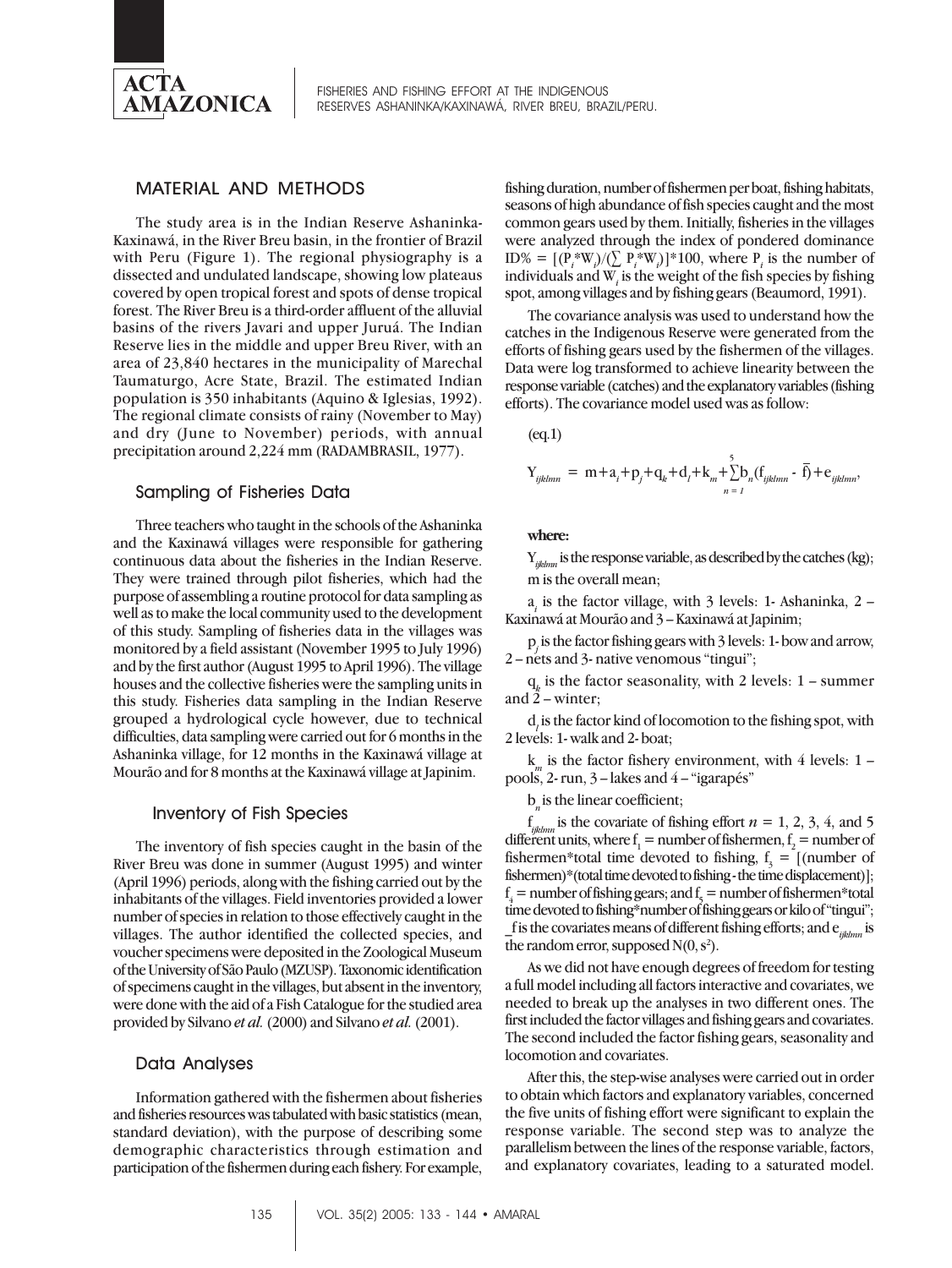

Plotting studentizated residuals and the estimated values did sensitivity analysis of the model. A histogram of the normality of the residuals was also plotted, with the asymmetry  $(g_1)$ , kurtosis  $(g_2)$  tests. Tukey test was used for a comparison between the significant factors in the covariance analysis model with the Indigenous Reserve (Sokal & Rholf, 1995).

#### RESULTS

#### The Indigenous populations Ashaninka and Kaxinawá

It can be seen that the Kaxinawá population showed some marked demographic differences compared with the Ashaninka (Table 1). The Ashaninka tribe possesses a younger population with familiar nucleus of about four people and an average of two siblings per family. The anthropoid intervention in the basin by the inhabitant can be considered as minor priority, with emphasis on fishing, hunting, "coivara" agriculture (planting after vegetation burning) and extrativism. In the past years, beans culture has increased for commercialization in the municipality of Cruzeiro do Sul (AC). Nowadays, rubber latex exploration has a low production in the upper area of the reserve in the Kaxinawá village at Japinim. Subsistence fishing and hunting are common among Indian populations. It can be noted an expansion of Kaxinawá community in the Reserve, mainly, after displacements associated with the beginning of the bean agriculture.

#### Inventory of Fish Species

In the inventories performed at the Indigenous Reserve, 41 fish species were collected. Other 27 species that were not collected during the sampling period were described by Silvano *et al.* (2000) and Silvano *et al.* (2001). Thus, catches in the Indigenous Reserve Ashaninka/Kaxinawá groups 59 species plus one species of crab *Sylviocarcinus devillei*. The fish species belong to the Order Characiformes, with six families,

**Table 1 -** Demographic characteristics of the Ashaninka and the Kaxinawá villages.

| <b>Variables</b>                   | Ashaninka |                | Kaxinawá Kaxinawá<br>at Mourão at Japinim |
|------------------------------------|-----------|----------------|-------------------------------------------|
| Number of<br>interviews            | 11        | 1 <sub>3</sub> | 17                                        |
| Mean age                           | 26 years  | 34 years       | 39 years                                  |
| Estimated number<br>of inhabitants | 44        | 69             | 110                                       |
| Estimated number<br>of children    | 22        | 43             | 76                                        |
| Average family size                | 4         | 5              | 6                                         |
| Average number<br>of children      | 2         | 3              |                                           |

Siluriformes, with three families, Gymnotiformes and Perciformes, with two families each and Rajiformes with Potamotrygonidae family (Table 2).

#### Fishing at the Indigenous Reserve

Three hundred and fifty nine fishing activities were sampled in the Indigenous Reserve, where 96, 176 and 87 trips occurred between the Ashaninka, the Kaxinawá at Mourão, and the Kaxinawá at Japinim villages, respectively. Total catches in the Indigenous Reserve was 2.895 kg with 44.583 specimens of several species. The most common fish species were the mandis (35% *Pimelodus sp.*)*,* the bode praiano (25% *Hypostomus sp.*), the curimatã (9% *Prochilodus sp.*) and, the saburus (8% Curimatidae), among others. Most of the fishing (72%) was carried out in pools. Fishing spots with the highest catch were the "Algodão" pool (46%) in the Kaxinawá village at Mourão, "Mulateiro" (16%) and "Alho" (4%) pools, used by fishermen from both the Kaxinawá villages. The "Cuchirir" pool (6%) was the fishing spot most commonly used by the Ashaninka fishermen. The gears most often used during fishing, accordingly to the season of the year (summer/winter) were:

*i)* "Tingui" fishing (or fish venom) done with "tingui" plant (locally known as "puikaman" and "siká") in areas inside the forest, with the wild "tingui", which is collected in the forest and can be of different types such as "assacu" milk, "cipó de axá", and leaves of "psymin" and "ninpri". This type of fishing is normally carried out in a collective way in pools during the summer and in the "igarapés" during the winter;

*ii)* Net fishing, which is carried out during the summer and winter, in a collective way or by a single individual;

*iii)* Individual fishing during the summer with the aid of bow and arrows;

*iv)* Use of line and fishhook, which is practiced by single individuals near the houses during the summer and winter, and;

*v)* Diving fishing with *"bicheiro"*, which consists of a fishhook tied to a large piece of wood. Fishermen dive with this gear, attempting to catch large armored catfishes.

The fishing gears were used in the three villages, apart from the Ashaninka village, where the fishhook was used (Table 3). The mean number of fishermen shows that the "tingui" is the most used collective fishing method, and few fishermen use the fishing with a fishhook. The mean number of fishermen was higher in the Kaxinawá village at Japinim, since this village had the largest population and, relatively fewer fishermen do fishing at the Ashaninka village. Moreover, fishermen at this village spend more time in their fishing sites. Kaxinawá fishermen spend relatively little time to go to their fishing sites. The mean of fishing gears used is higher among the Kaxinawá, specially the "tingui" volume. The highest catches and the average kg/fisherman are related to the net use in the three villages. The "tingui" showed a high value in caught captured and average kg/ fisherman in the Kaxinawá village at Mourão. Tingui was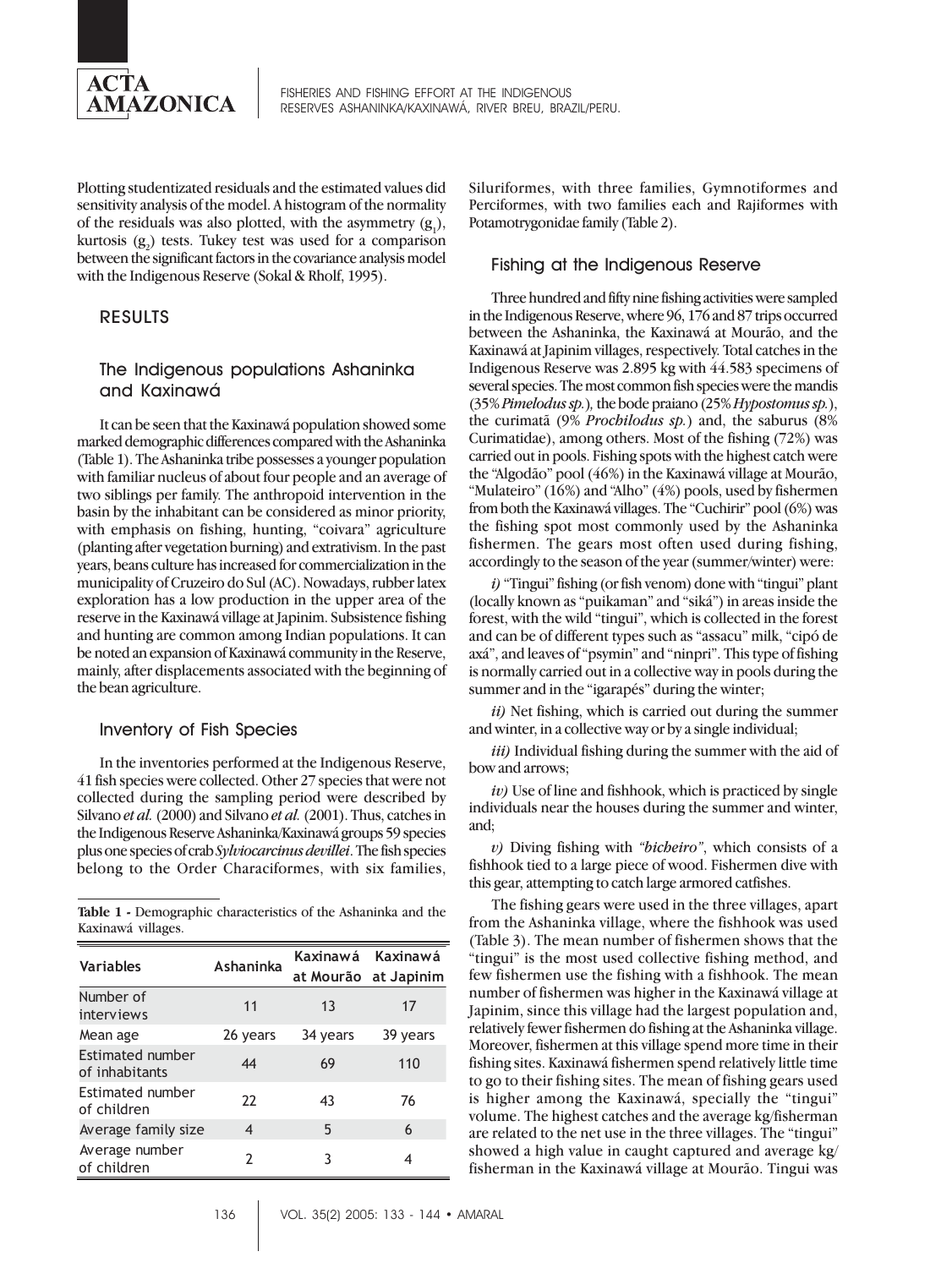| l<br>ׇ֚֘<br>I<br>j<br>ļ |
|-------------------------|
|                         |
| I<br>ì                  |
|                         |
|                         |
|                         |
|                         |
|                         |
|                         |
|                         |
| ı                       |
| I                       |
| ı                       |
| <b>Lable</b><br>I       |

**ACTA<br>AMAZONICA** 

| $\mathbf{z}$            | $\times$              | $\boldsymbol{\times}$ | $\times$ $\times$ |                         | $\times$        |                 | $\boldsymbol{\times}$ | $\boldsymbol{\times}$     | $\times$                  | $\times$             | $\times$                 | ×                              | $\boldsymbol{\times}$ | $\times$        |                   | $\times$                 | $\times$                                          | ×                    |                       | $\times$                  |                           | $\times$                  | $\times$               |                          |
|-------------------------|-----------------------|-----------------------|-------------------|-------------------------|-----------------|-----------------|-----------------------|---------------------------|---------------------------|----------------------|--------------------------|--------------------------------|-----------------------|-----------------|-------------------|--------------------------|---------------------------------------------------|----------------------|-----------------------|---------------------------|---------------------------|---------------------------|------------------------|--------------------------|
| $\overline{A}$          | $\times$              | $\times$              | $\times$          | $\times$                |                 | $\times$        | $\times$              | $\times$                  | $\times$                  | $\times$             | $\times$                 | $\times$                       | $\times$              | $\times$        | $\times$          | $\times$                 | $\times$                                          | $\times$             |                       | $\times$                  | $\times$                  | $\times$                  | $\boldsymbol{\times}$  | ×                        |
| $\overline{\mathsf{A}}$ | $\times$              | $\boldsymbol{\times}$ | $\times$          |                         |                 |                 | $\times$              | $\times$                  | $\boldsymbol{\times}$     |                      | $\times$                 |                                | $\times$              | $\times$        |                   |                          | $\times$                                          | $\times$             | $\boldsymbol{\times}$ | $\times$                  | $\times$                  | $\times$                  | $\times$               |                          |
| Kaxinawá Name           | puke batu             | mushu batu            | batu              | isku tsa tsa            | batu            | batu            | shetawa               | kamã                      | shau                      | pinu tsa tsa         | yapa                     | tapaturu                       | yapatetuya            | make            | shãwãwã           | shepatetu                | be                                                | yapa                 |                       | tuká                      | beruwã                    | meshku                    | kaprimã                | bashu                    |
| Ashaninka Name          | koana                 |                       |                   |                         |                 |                 | thakiri               | saw irimeki               | assana                    |                      | matsistake               |                                | kaparano              | roma            |                   |                          | thôtho                                            | mereto               | matsistake            | shimaniroki               |                           | txekori                   | shima                  |                          |
| Portuguese Name         | piau aracú            | piau                  | piau lavrado      | piau de pedra           | piau manteiga   | piau areia      | madalena              | cachorrão                 | manoel besta,<br>cachorro | agulha               | piaba chata              | matapiri                       | sardinha              | piranha         | tubarana          | machadinha               | saburu                                            | piaba                | piaba comprida        | mocinha                   | casca grossa              | traira                    | curimatã               | tambuatá                 |
| Genera/Species          | Schizodon fasciattus* | Leporinus sp1*        | Leporinus sp2**   | Abramites hypselonotus* | Leporinus sp3** | Leporinus sp4** | Roeboides affinis*    | Rhaphiodon aff. vulpinus* | Hydrolycus scomberoides*  | Boulengerella lucis* | Astyanax bimaculatus*    | Tetragonopterus<br>argenteus** | Triportheus sp.*      | Serrasalmus sp* | Salminus hilarii* | Thorocacharax stellatus* | Curimatella immaculata**/<br>Steindachnerina sp1* | Steindachnerina sp2* | Steindachnerina sp3*  | Potamorhina altamazonica* | Psectrogaster amazonica** | Hoplias aff. malabaricus* | Prochilodus nigricans* | Hoplosternum litoralle** |
| Sub-family              |                       |                       |                   |                         |                 |                 | Characinae            | Cynodontinae              |                           |                      | Tetragonopterinae        |                                | Triportheinae         | Serrasalminae   | Salmininae        |                          |                                                   |                      |                       |                           |                           |                           |                        |                          |
| Family                  | Anostomidae           |                       |                   |                         |                 |                 | Characidae            |                           |                           |                      |                          |                                |                       |                 |                   | Gasteropelecidae         | Curimatidae                                       |                      |                       |                           |                           | Erythrinidae              | Prochilodontidae       | Callichthydae            |
| Order                   | Characiformes         |                       |                   |                         |                 |                 |                       |                           |                           |                      |                          |                                |                       |                 |                   |                          |                                                   |                      |                       |                           |                           |                           |                        | Siluriformes             |
| $\tilde{z}$             |                       | $\sim$                |                   | 4                       | 5               | ∘               |                       | $\infty$                  |                           | $\overline{C}$       | $\overline{\phantom{0}}$ | $\tilde{c}$                    | $\tilde{c}$           | $\overline{4}$  | $\overline{5}$    | $\frac{6}{1}$            | $\overline{1}$                                    | $\frac{8}{1}$        | $\overline{9}$        | 20                        | $\overline{21}$           | 22                        | 23                     | 24                       |

# FISHERIES AND FISHING EFFORT AT THE INDIGENOUS<br>RESERVES ASHANINKA/KAXINAWÁ, RIVER BREU, BRAZIL/PERU.

137

VOL. 35(2) 2005: 133 - 144 · AMARAL

\* Inventory in Ashaninka/Kaxinawá Reserve at River Breu; \*\*\* Silvano, et al. 2001.

 $continuous$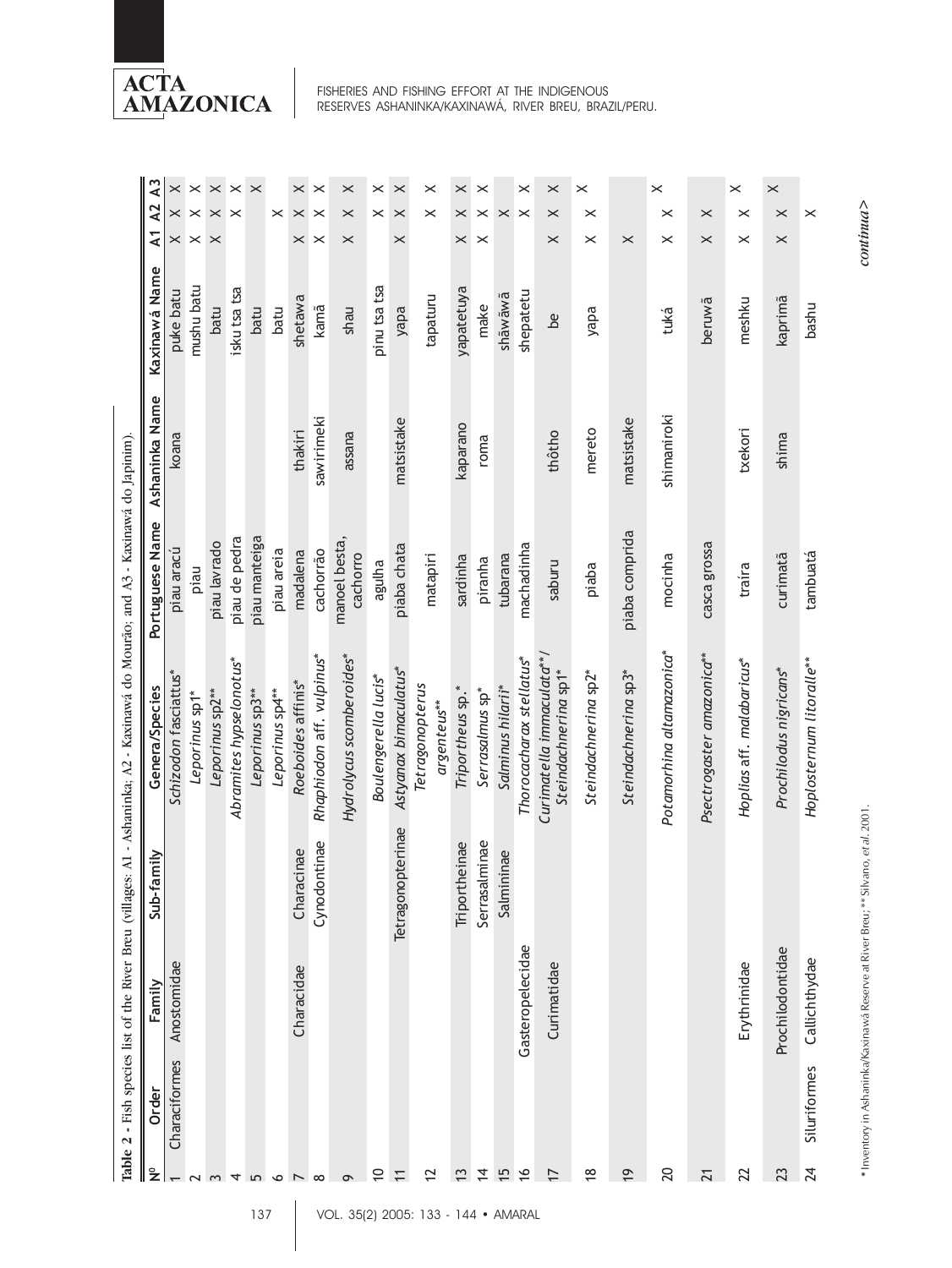| J       |
|---------|
| Ş       |
|         |
|         |
|         |
| ŀ.<br>٦ |
|         |
| ì       |
| ŋ       |
|         |
|         |
|         |
|         |
|         |
|         |

**ACTA<br>AMAZONICA** 

|                    | $\times$                       | $\boldsymbol{\times}$           |                       | $\times$              |                       | $\times$ $\times$     | $\boldsymbol{\times}$ | $\times$         | $\times$                                                                   | $\times$          |                                                     |                                |                                                 | $\times$              | $\times$       | $\times$                                                                           | $\times$         | $\boldsymbol{\times}$ |                       | $\times$               | $\boldsymbol{\times}$ | $\boldsymbol{\times}$     |                       | $\times$                                               |
|--------------------|--------------------------------|---------------------------------|-----------------------|-----------------------|-----------------------|-----------------------|-----------------------|------------------|----------------------------------------------------------------------------|-------------------|-----------------------------------------------------|--------------------------------|-------------------------------------------------|-----------------------|----------------|------------------------------------------------------------------------------------|------------------|-----------------------|-----------------------|------------------------|-----------------------|---------------------------|-----------------------|--------------------------------------------------------|
| A1 A2 A3           | $\times$                       | $\times$                        | $\times$              | $\pmb{\times}$        | $\times$              | $\boldsymbol{\times}$ | $\times$ $\times$     |                  | $\times$                                                                   | $\times$          | $\times$                                            |                                | $\times$                                        | $\boldsymbol{\times}$ | $\times$       | $\times$                                                                           | $\times$         | $\boldsymbol{\times}$ | $\boldsymbol{\times}$ | $\times$               | $\boldsymbol{\times}$ | $\times$                  |                       | $\times$                                               |
|                    | $\times$                       | $\times$                        | $\times$              | $\boldsymbol{\times}$ | $\boldsymbol{\times}$ | $\times$              |                       |                  | $\times$                                                                   | $\times$          | $\times$                                            | $\times$                       | $\times$                                        |                       |                | $\pmb{\times}$                                                                     | $\times$         |                       |                       |                        | $\times$              | $\boldsymbol{\times}$     | $\times$              |                                                        |
| Kaxinawá Name      | taxi ipu                       | uqi                             | iå ipu                | mashã ipu             | masäkere              | ishki                 | kanitê                | buku ipu         | kushpã                                                                     | maxi              | tautia                                              |                                |                                                 | heshku                | ipu            | tunu                                                                               | ybu              | tunu                  | ixish                 | ybu                    | yuma                  | tutu                      |                       | chistubai                                              |
| Ashaninka Name     | samoto                         |                                 |                       | thentsi               | kirassaperi           | txentxemoko           |                       |                  | thopiro                                                                    | thopiro           | koshiwa                                             | manari                         | shimpi                                          |                       |                | kório                                                                              | okonashi         |                       |                       |                        | tossorentsi           | mota                      |                       |                                                        |
| Portuguese Name    | bode amarelo                   | bode grande                     | bode seringueira      | bode praiano          | bode machado          | bode preto            | bode arraia           | bode pintado     | bode cachimbo                                                              | b. cachimbo areia | bode bico fino                                      | bode cachoeira                 |                                                 | bode barba            | bode espinho   | mandi                                                                              | mandi igarapé    | mandi duro            | mandi listrado        | mandi mole             | mandi liso            | pintadinha                | piranambu, grudado    | piramutaba, mota                                       |
| Genera/Species     | Glyptoperychthys<br>punctatus* | Glyptoperychthys<br>gibbiceps** | Liposarcus pardalis** | Hypostomus sp1*       | Hypostomus sp2**      | Hypostomus sp3**      | Hypostomus sp4**      | Hypostomus sp5** | Limatulichthys punctatus**<br>Spatuloricaria evansii**/<br>Loricaria sp1*/ | Loricaria sp2.**  | Loricariichthys maculatus*<br>Sturisoma robustum**/ | Lamontichthys<br>filamentosus* | Ancistrus sp.*/ Panaque sp1* bode mão na cabeça | Panaque sp2.*         | Panaque sp3.** | Cheirocerus sp1.**/<br>Pimelodella sp1.**<br>Pimelodina sp1.**/<br>Pimelodus sp1*/ | Pimelodus sp2.** | Pimelodus sp3.**      | Pimelodus blochii**   | Pimelodella gracilis** | Cheirocerus eques*    | Callophysus macropterus** | Pinirampus pirinampu* | Brachyplatystoma vaillantii**<br>Duopalatinus peruanus |
| Sub-family         | Hypostominae                   |                                 |                       |                       |                       |                       |                       |                  | Loricariinae                                                               |                   |                                                     |                                | Ancistrinae                                     |                       |                | Pimelodinae                                                                        |                  |                       |                       |                        |                       |                           |                       | Sorubiminae                                            |
| Family             | Loricariidae                   |                                 |                       |                       |                       |                       |                       |                  |                                                                            |                   |                                                     |                                |                                                 |                       |                | Pimelodidae                                                                        |                  |                       |                       |                        |                       |                           |                       |                                                        |
| Order              |                                |                                 |                       |                       |                       |                       |                       |                  |                                                                            |                   |                                                     |                                |                                                 |                       |                |                                                                                    |                  |                       |                       |                        |                       |                           |                       |                                                        |
| $\mathsf{\hat{z}}$ | 25                             | 26                              |                       |                       |                       | 282852                |                       |                  | 33                                                                         | $\frac{1}{2}$     | 35                                                  | 36                             |                                                 | 378                   |                | $\Delta$                                                                           | $\frac{1}{2}$    | 3 3 4 5 4             |                       |                        |                       |                           | $\ddot{t}$            | $\frac{8}{4}$                                          |

## FISHERIES AND FISHING EFFORT AT THE INDIGENOUS<br>RESERVES ASHANINKA/KAXINAWÁ, RIVER BREU, BRAZIL/PERU.

138

VOL. 35(2) 2005: 133 - 144 · AMARAL

\* Inventory in Ashaninka/Kaxinawá Reserve at River Breu; \*\*\* Silvano, et al. 2001.

 $continuous$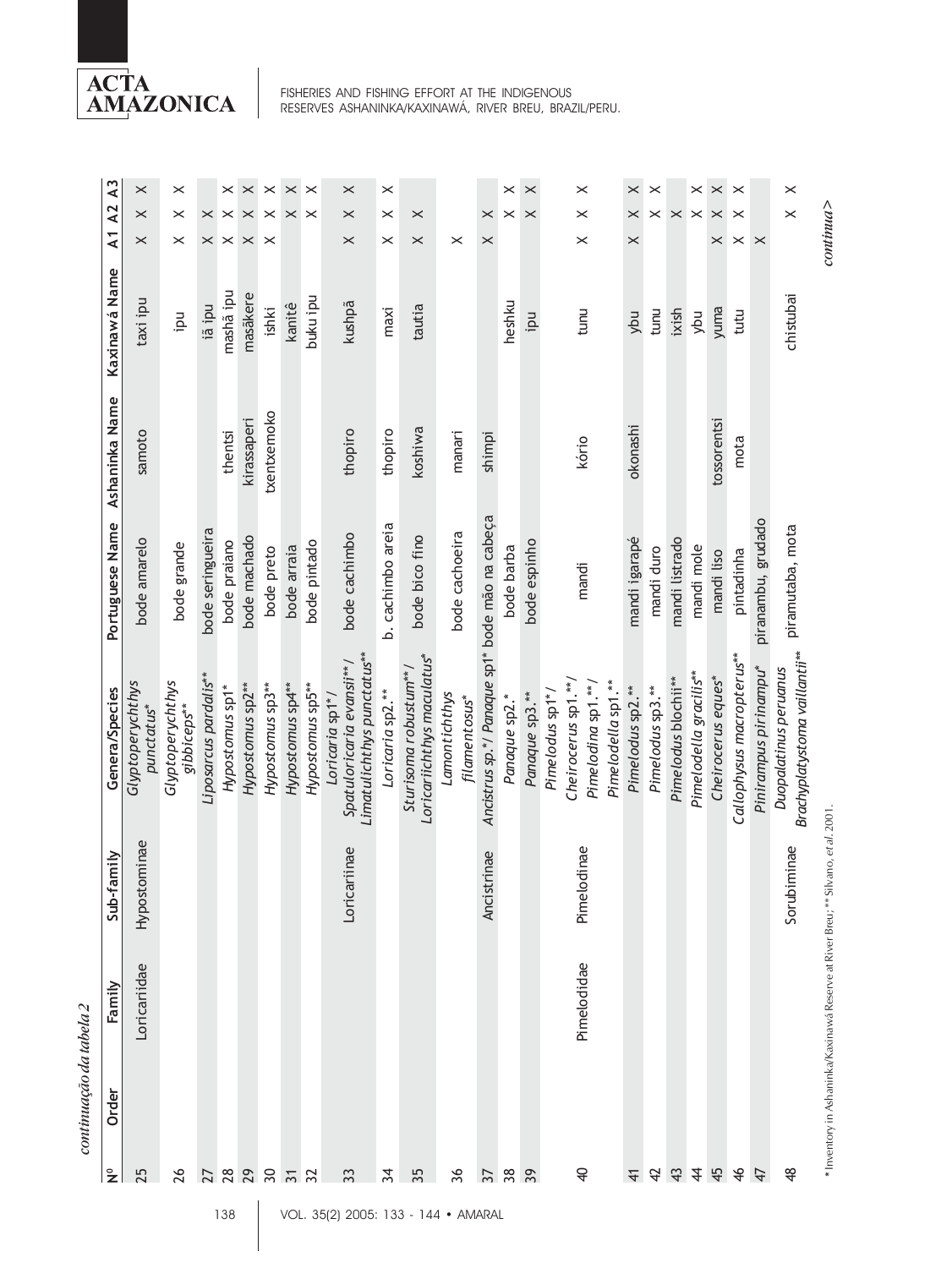

FISHERIES AND FISHING EFFORT AT THE INDIGENOUS RESERVES ASHANINKA/KAXINAWÁ, RIVER BREU, BRAZIL/PERU.

|                         | $\overline{A}3$               | $\times$                        |                                 | $\times$                      |                         | $\times$      |                                                                  | $\times$             |                       |                   | $\times$ $\times$ $\times$ $\times$ |                   |                           | dominant in the Kaxinawá village at Japinim. However, in<br>volume, the caught captured using this method was higher                                                                                                                                                                                                                                                                                                                                                                                                              |
|-------------------------|-------------------------------|---------------------------------|---------------------------------|-------------------------------|-------------------------|---------------|------------------------------------------------------------------|----------------------|-----------------------|-------------------|-------------------------------------|-------------------|---------------------------|-----------------------------------------------------------------------------------------------------------------------------------------------------------------------------------------------------------------------------------------------------------------------------------------------------------------------------------------------------------------------------------------------------------------------------------------------------------------------------------------------------------------------------------|
|                         | $\lambda$ 2                   |                                 | $\times$                        | $\times$                      |                         |               | $\times \times \times \times \times \times \times \times \times$ |                      |                       |                   |                                     |                   |                           | in the Kaxinawá village at Mourão, with 12 kg per fishing.                                                                                                                                                                                                                                                                                                                                                                                                                                                                        |
|                         | $\overline{\phantom{0}}$<br>⋖ |                                 | $\boldsymbol{\times}$           | $\times$                      |                         |               | $\times$ $\times$ $\times$                                       |                      |                       |                   | $\times$ $\times$ $\times$          |                   |                           | Catch variation in the Indigenous Reserve                                                                                                                                                                                                                                                                                                                                                                                                                                                                                         |
|                         | Kaxinawá Name                 | shatxu                          | bai                             | bari i                        | bixtu bai               | kushu         | ishapu                                                           | xima                 | hasixima              | maxishau          | mãi                                 |                   | shatxu                    | Results from the analysis of covariance (ANCOVA) for the<br>Indigenous Reserve are displayed in Tables 4, 5 and Figures 2<br>and 3. In Table 4, ANCOVA for the factor villages, fishing gears,<br>and fishing effort showed variation in catch ( $R^2 = 0.595$ ).<br>Fishing effort congruent with catch was the $(f_2)$ number of<br>fishermen*total time devoted to fishing and $(f_{\alpha})$ number of                                                                                                                        |
|                         | Ashaninka Name                |                                 | tharawo                         | kirana                        |                         | sawatari      |                                                                  | thewiro              |                       |                   | mâyto                               | tsiweta           | perontsi                  | fishermen*(total time devoted to fishing - displacement time<br>to fishing sites). Adjusted means for catches showed that<br>higher catches occurred at the Kaxinawá village at Mourão,<br>followed by the Kaxinawá at Japinim and the Ashaninka<br>villages. Adjusted means were higher for "tingui" and nets<br>than for catches using bow and arrows.                                                                                                                                                                          |
|                         | Portuguese Name               | dourada                         | surubim                         | braço de moça                 | barba de arame          | bico de pato  | soia                                                             | sarapó               | sarapó mutum          | pescada           | cará                                | arraia            | carangueijo               | Results from ANCOVA for the factors fishing gears,<br>seasonality, and locomotion to fishing sites and fishing efforts<br>for the Indigenous Reserve are in Table 5. Fish catches were<br>significant for all factors analyzed with a $R^2 = 0.383$ . This<br>suggests that, accordingly to the season of the year, the type of<br>locomotion and the used gear had a distinction in fish catches.<br>Fishing effort that showed significance for explaining of catches<br>were $(f_1)$ number of fishermen and $(f_2)$ number of |
|                         | Genera/Species                | Brachyplatystoma<br>flavicans** | Pseudoplatystoma<br>fasciatum** | platyrhynchus*<br>Hemisorubim | Platysilurus barbatus** | Sorubim lima* | Apteronotus bonapartii*                                          | Eigenmannia macrops* | Sternopygus macrurus* | Plagioscion sp.** | Aequidens sp.*                      | Potamotrygon sp.* | Sylviocarcinus devillei** | fishermen*total time devoted to fishing. It can be noted that<br>in this covariance model, catches were differentiated between<br>all factors, even between fishing gears. Accordingly, to the<br>adjusted means (seasonal – summer, 3,269kg and winter, 1,635<br>kg), during the summer, catches became more expressive and<br>locomotion by boats is associated with higher catches, although<br>walking does most of the locomotion.<br>Residuals in the covariance model are shown in Figures 2                               |
|                         | -family                       |                                 |                                 |                               |                         |               |                                                                  |                      |                       |                   |                                     |                   |                           | and 3. Some outliers (3 and 4 respective; $3$ 2 residuals) were<br>Silvano, et al. 2001.<br>dropped from the analysis and the residuals are normal.<br>Studentized residuals are shown as random points (Figures 2a<br>and 3a) and histograms of the residuals suggest that they are<br>normal (Figures 2b and 3b).                                                                                                                                                                                                               |
|                         | Sub                           |                                 |                                 |                               |                         |               |                                                                  |                      |                       |                   |                                     |                   |                           | <b>DISCUSSION</b>                                                                                                                                                                                                                                                                                                                                                                                                                                                                                                                 |
|                         | Family                        |                                 |                                 |                               |                         |               | Apteronotidae                                                    | Sternopygidae        |                       | Sciaenidae        | Cichlidae                           | Potamotrygonidae  |                           | * Inventory in Ashaninka/Kaxinawá Reserve at River Breu; **<br>Fisheries at the Indigenous Reserve Ashaninka/Kaxinawá<br>are strictly devoted to the subsistence of the families, a<br>common pattern in the upper River Juruá and its tributaries<br>(Peres, 1993; Begossi et al. 1999)<br>A distinction can be noted in the activity of the villages'                                                                                                                                                                           |
| continuação da tabela 2 | Order                         |                                 |                                 |                               |                         |               | Gymnotiformes                                                    |                      |                       | Perciformes       |                                     | Rajiformes        | Crustaceous               | fishermen during fishing. The Kaxinawá village at Mourão<br>stands out in relation to the Ashaninka and the Kaxinawá at<br>Japinim villages, for its high catch rate, and it is suggested that<br>this fact is related to the every day life of this village.                                                                                                                                                                                                                                                                     |
|                         |                               |                                 |                                 |                               |                         |               |                                                                  |                      |                       |                   |                                     |                   |                           | Catches at the Ashaninka and the Kaxinawá at Japinim<br>villages are lower because these populations devoted more<br>time to collecting and hunting, while the Kaxinawá village at                                                                                                                                                                                                                                                                                                                                                |
|                         | $\frac{1}{2}$                 | $\frac{6}{7}$                   | 50                              | 51                            |                         |               | 233585889                                                        |                      |                       |                   |                                     |                   |                           | Mourão left behind the rubber latex exploitation to pursue                                                                                                                                                                                                                                                                                                                                                                                                                                                                        |
|                         |                               |                                 |                                 |                               |                         |               |                                                                  |                      |                       |                   |                                     |                   |                           |                                                                                                                                                                                                                                                                                                                                                                                                                                                                                                                                   |

#### Catch variation in the Indigenous Reserve

#### **DISCUSSION**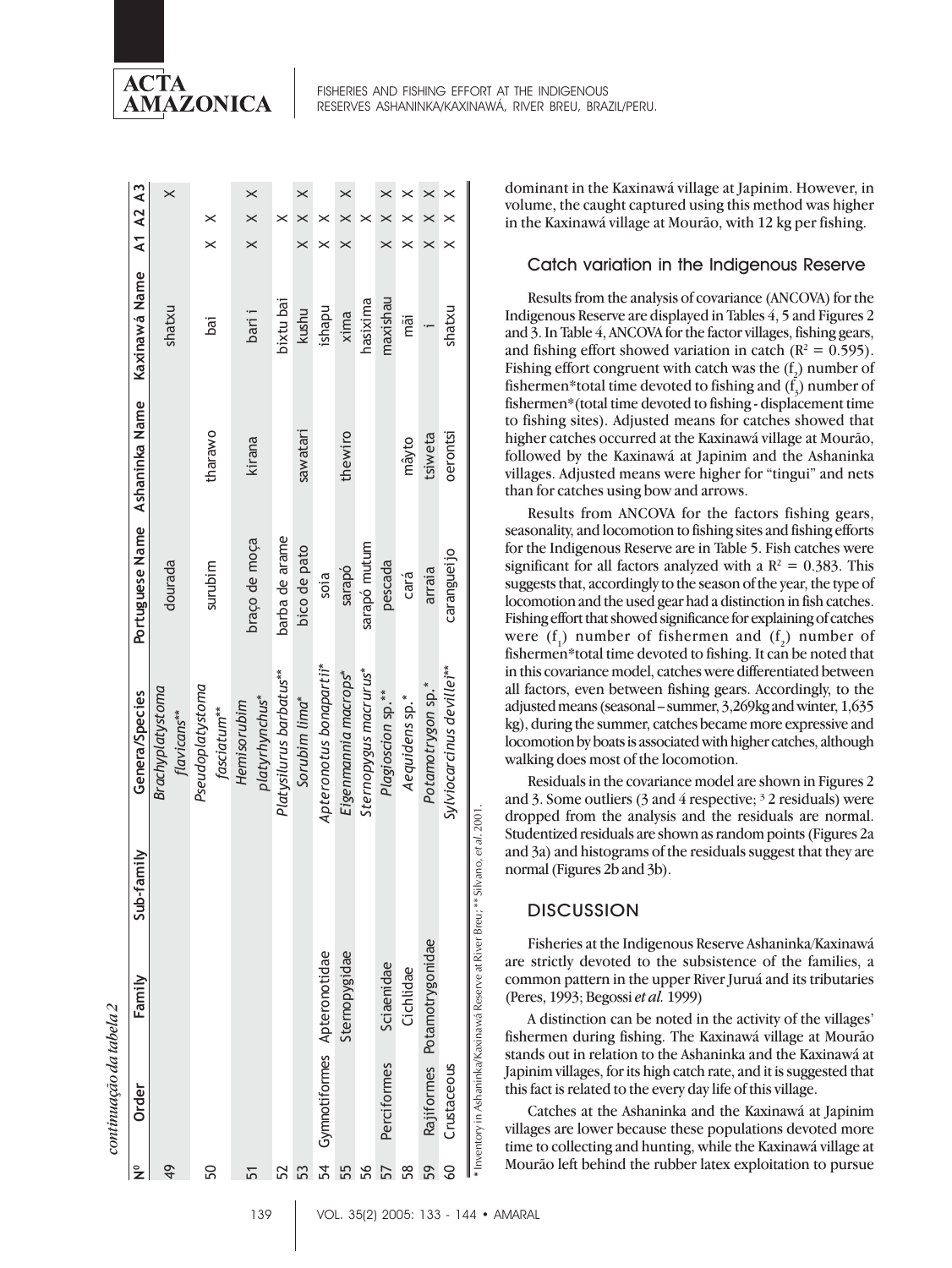

FISHERIES AND FISHING EFFORT AT THE INDIGENOUS RESERVES ASHANINKA/KAXINAWÁ, RIVER BREU, BRAZIL/PERU.

beans agriculture. This pattern was also verified by another population at the upper River Juruá, where only 8% of the inhabitants devoted their time to rubber latex exploitation, while 92% are involved with harvesting beans (84%), corn (71%) tobacco (51%), among other plantations (Begossi *et al.* 1999). Thus, the agriculture starts to have a higher importance, since it starts to be directed towards commercialization.

This fact leads to a stronger dependence on fishing stocks by local people for their daily food intake. Time devoted to hunting tends to decrease, since the probability of finding a prey is smaller than that of catching a fish. Moreover, fishing has a more profitable reward with less time effort than hunting. Accordingly, to Beckerman (1983), fishing has a higher income of protein per hour than hunting, for almost all of the studied cases in Amazon. This trend of shifting from hunting to agriculture by local people may increase the deforestation of the area and lead to an increase effort at fishing sites.

Shifting in the strategies of the use of fishing gears is in accordance with the interactions of the factors village\*gears and gears\*seasonal\*locomotion. Nets and the "tingui" possess the same patterns in the catches for the Kaxinawá villages, no matter the order of magnitude of the catches, with distinction to the catching patterns showed by the gears in the Ashaninka village. On the other hand, the gears (bow/ arrow, nets and "tinguis") were differentiated in catching in relation to the season and locomotion to the fishing sites. These differences are related to the fact that the interaction between gears\*locomotion is significant. Fishing with nets tends to be higher when locomotion is by walking, while fishing with "tinguis" tends to have higher catching rates when locomotion is done by boat.

Fishing carried out in the villages at the Indigenous Reserve still exerts a low pressure upon the fishing stocks. The majority of the displacements in the villages are by walking during the summer, although the adjusted means for the catches are higher for displacements by boats. This fact, along with the fishing effort that were

|                                                                                                    | fisherman<br>kg                                         | 0.090        | 0.566          | 0.087                | 0.542                 | 0.588          | 0.213                 | 0.031                 | 0.088                 | 0.159          | 0.050                 | 0.142                 |
|----------------------------------------------------------------------------------------------------|---------------------------------------------------------|--------------|----------------|----------------------|-----------------------|----------------|-----------------------|-----------------------|-----------------------|----------------|-----------------------|-----------------------|
|                                                                                                    | Average tota<br>catch<br>(kg)                           | 2.666(3.145) | 2.942(3.225)   | 0.391(0.539)         | 24.964(29.758)        | 9.772(9.658)   | 3.166(2.601)          | 0.462(0.463)          | 6.188(6.343)          | 2.324(2.346)   | 0.636(0.560)          | 0.935(0.856)          |
|                                                                                                    | <b>Total catch</b><br>$\overline{(\mathsf{kg})}$        | 16.0         | 220.685        | 9.398                | 773.911               | 1.162.875      | 82.325                | 2.775                 | 173.265               | 74.395         | 8.275                 | 13.100                |
|                                                                                                    | of fishing gears or<br>Average number<br>kg of "tingui" | 3.8kg        |                | 3                    | 11.6kg                | $\sim$         | 4                     |                       | 9.5kg                 |                |                       |                       |
|                                                                                                    | Average time<br>spent in the<br>fishing spot            | 2:35(0:59)   | 4:21(2:08)     | 4:13(1:59)           | 2:37(1:08)            | 2:42(1:22)     | 2:43(1:35)            | 2:26(1:25)            | 2:27(1:13)            | 3:08(2:18)     | 3:13(2:33)            | $2:00(-1:37)$         |
|                                                                                                    | fishing<br>time<br><b>Total</b>                         | 3:34(1:34)   | 5:14(2:15)     | 5:12(2:17)           | 3:07(1:25)            | 3:14(1:42)     | 3:12(1:58)            | 2:50(1:36)            | 3:02(1:24)            | 3:37(2:43)     | 3:41(3:07)            | 2:11(1:44)            |
| Table 3 - Fishing aspects of the Indian Reserve villages (inside parenthesis: standard deviation). | Average traveling<br>hours till the<br>fishing spot     | 0:59(0:37)   | 0:53(0:27)     | 0:58(0:46)           | 0:30(0:27)            | 0:29(0:29)     | 0:29(0:29)            | 0:23(0:32)            | 0:34(0:34)            | 0:28(0:38)     | 0:28(0:38)            | 0:10(0:10)            |
|                                                                                                    | fishermen<br>৳<br>Average<br>number                     | 5            | $\sim$         |                      |                       |                |                       |                       |                       | 5              | 5                     |                       |
|                                                                                                    | fisheries<br>Number<br>ŏ                                | 5            | 75             | $\widetilde{e}$      | $\overline{5}$        | 119            | 26                    |                       | 28                    | $\overline{5}$ | $\overline{4}$        | $\overline{4}$        |
|                                                                                                    | Fishing<br>gears                                        | "Tingui"     | fishing<br>Net | Individua<br>fishing | "Tingui"              | fishing<br>Net | Individual<br>fishing | fish-hook<br>Line and | "Tingui"              | fishing<br>Net | Individual<br>fishing | fish-hook<br>Line and |
|                                                                                                    | Villages                                                | Ashaninka    |                |                      | at Mourão<br>Kaxinawá |                |                       |                       | Kaxinawáat<br>Japinim |                |                       |                       |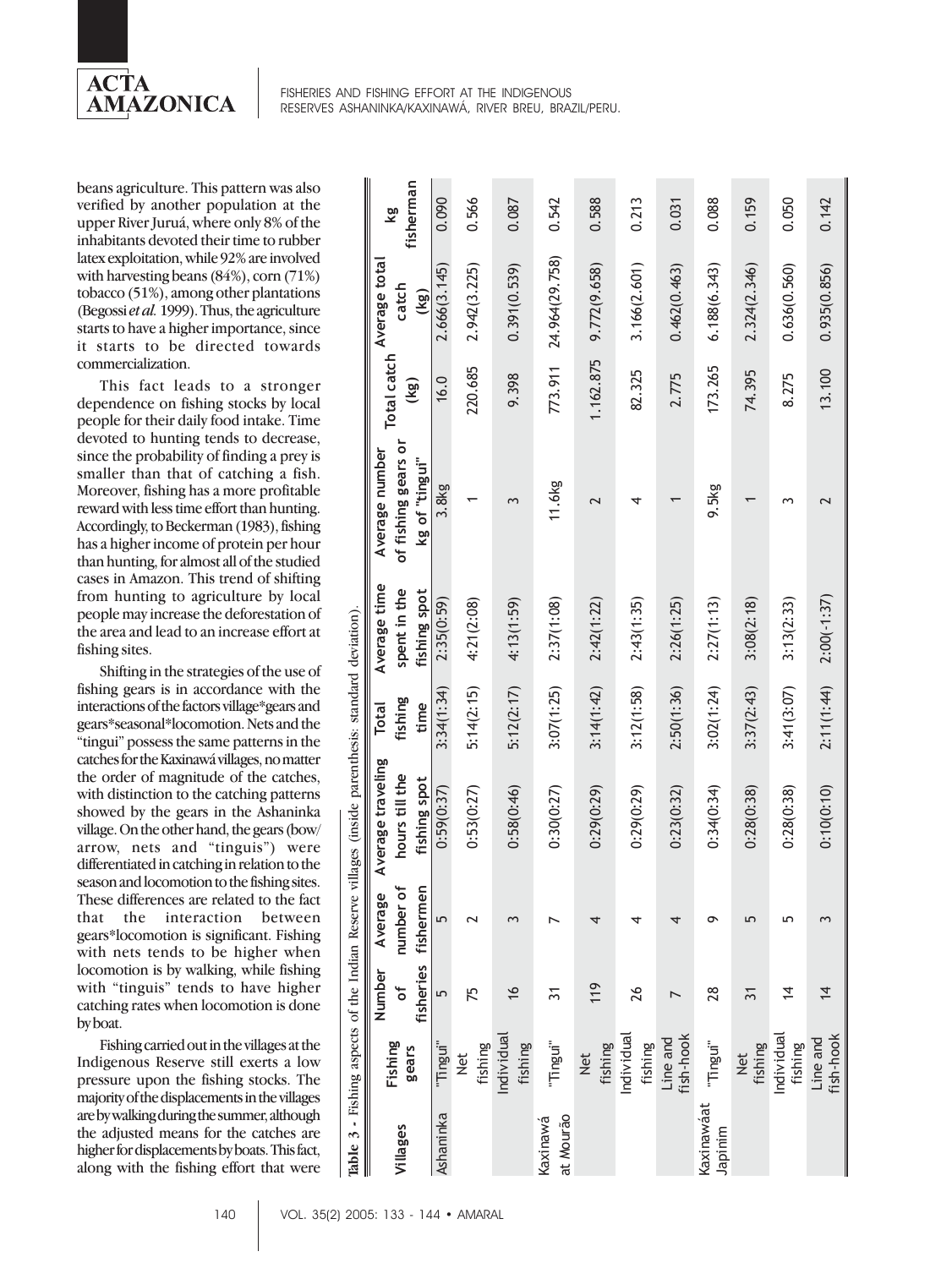

**Table 4 -** ANCOVA where the response variable are the catches (kg) and the factors villages and fishing gears and covariates  $f_2$  (number of fishermen\* total fishing time),  $f_{3}$  [(number of fishermen\*total fishing time)-(time displacement)].

| Response variable (catch, kg) $N = 352$ $R = 0.771$ |           |               |        |        | $R2 = 0.595$ |
|-----------------------------------------------------|-----------|---------------|--------|--------|--------------|
| Source of variation                                 | <b>SQ</b> | GL            | МQ     | F      | P            |
| <b>Villages</b>                                     | 149.711   | $\mathcal{P}$ | 74.856 | 82.389 | 0.000        |
| Fishing gears                                       | 95.185    | 2             | 47.592 | 52.382 | 0.000        |
| Villages* Fishing gears                             | 18.013    | 4             | 4.503  | 4.956  | 0.001        |
| f2                                                  | 11.241    |               | 11.241 | 12.372 | 0.000        |
| f3                                                  | 3.490     | 1             | 3.490  | 3.841  | 0.050        |
| Error                                               | 309.820   | 341           | 0.909  |        |              |

**Table 5 -** ANCOVA where the response variable are the catches (kg) and the factors fishing gears, seasonality and locomotion and the covariates  $f_1$  (number of fishermen) and  $f_2$  (number of fishermen\* total fishing time).

| Response variable (catch, kg) $N = 351$ |          |                | $R = 0.619$ |         | $R2 = 0.383$ |
|-----------------------------------------|----------|----------------|-------------|---------|--------------|
| Source of variation                     | SQ       | GL             | ΜQ          | F       | P            |
| Fishing gears                           | 94.0550  | $\overline{2}$ | 47.0275     | 34.9824 | 0.000        |
| Seasonality                             | 28.5739  | 1              | 28.5739     | 21.2553 | 0.000        |
| Locomotion                              | 9.0816   | 1              | 9.0816      | 6.7555  | 0.009        |
| Fishing zears*<br>Locomotion            | 10.6180  | 2              | 5.3090      | 3.9492  | 0.020        |
| f1                                      | 13.2620  | 1              | 13.2620     | 9.8652  | 0.001        |
| f2                                      | 11.3074  | 1              | 11.3074     | 8.4112  | 0.020        |
| Error                                   | 461.1012 | 343            | 1.3443      |         |              |

significant in predicting catching rates, showed that the obtained catches depend on the number of fishermen, time devoted to fishing and time spent at the fishing sites. Fishermen maximize their catching capacity only enough to supply food to their families (Beckerman, 1983; Begossi & Richerson, 1992; Begossi, 1992). Boats are only used when some festive parties happen, when local people get together for harvesting and for fishing of some particular species that when migrating, may increase catching rates.

These results confirm that fishermen optimize their time and strategies during fishing, by choosing environmental conditions that favors the development of fishing at the river basin. Accordingly to Hilborn & Walters (1992), catches are directly proportional to the efforts of the fishermen during fishing, varying in accordance with time and distance from fishing sites. Bayley (1988) showed that in 59 multi-specific tropical artisan fisheries, fishing efforts are pivotal for fishing income, especially the number of fishermen and time devoted to fishing. Petrere (1978) described the fisheries and fishing effort for the Rei and Janauacá lakes, in Amazonas State, through the CPUE, with emphasis on the effort unit defined by the number of fishermen\*days spent fishing.

Junk *et al.* (1989) stated that the fish biomass productions are related to the lake environment and its adjacent areas that are flooded by the "pulse effects" generated by the hydrological

cycles of the Amazon region. The pulse effects concept is the most plausible to explain the fishery productivity in the area of the upper River Juruá. The rain in the winter season is constant and abundant with high variation in water level (7 meters, Barthem, 1995), which leads to the fall of the marginal forest caused by the high forces of the hydraulic power of the river waters. Parts of the headstreams of the rivers still have a meandric pattern, but the development of the pools followed by runs fitted in geological fault systems and the low rupture of the main channel are more frequent in the upper River Juruá. Most of the pools at River Breu, locally know as "balseiros" due to the large amount of trapped fallen trees, were the most visited fishing sites (72%). The pools sustain a higher fish biomass in comparison with the headstreams of the rivers, where the decrease in alluvial plains leads to a decrease in lake formation. In some rivers, synergistic processes of lake formation (abandoned meandrous or low lakes) are smaller in comparison with large alluvial plain areas, with lower declivity in the area (Tricart, 1977).

According to Morán (1990), flooded areas in upper Amazon River show a higher variability of habitats in comparison with flooded areas in the middle and lower

Amazon River due to the dendritic pattern of the rivers such as Ucayali, Purus and Juruá, where the high number of lakes leads to a high number of microhabitats. Flooded areas and floating vegetation are important for the maintenance of the ichtyofauna diversity supporting these habitats, which allow the food proliferation that sustains the fisheries stocks in the Amazon basin. On the other hand, in rivers at the head of the basin, the flooding areas are smaller, so is the possibility of lake formation. Trapped fallen woods in the bends of the rivers help in pool formation and, thus, aid in the maintenance of a vertical structure in the river water. These "debris" have the capacity to aggregate several species of fish in the pools, with the fixation of the periphyton for the iliophagas species, shelter, resting, and reproduction habitats and, consequently, the presence of predatory species (Tundisi, 1990; Bryant & Sedell, 1995). These authors further suggest that the presence of fallen woods in the rivers increase the heterogeneity of the habitats by forming aloctonous material banks, shifting the water flow and creating microhabitats for aquatic organisms. Benke (1984 *fide* Bryant & Sedell, 1995) studied this type of habitat in the River Satilla (Georgia, USA) and suggested that only 4% of the areas, which aggregate fallen woods, support about 60% of the aquatic invertebrates biomass. The congruence among the habitats with a high structural diversity is directly proportional to the diversity in the taxonomic composition (Odum, 1988; Magurran, 1988).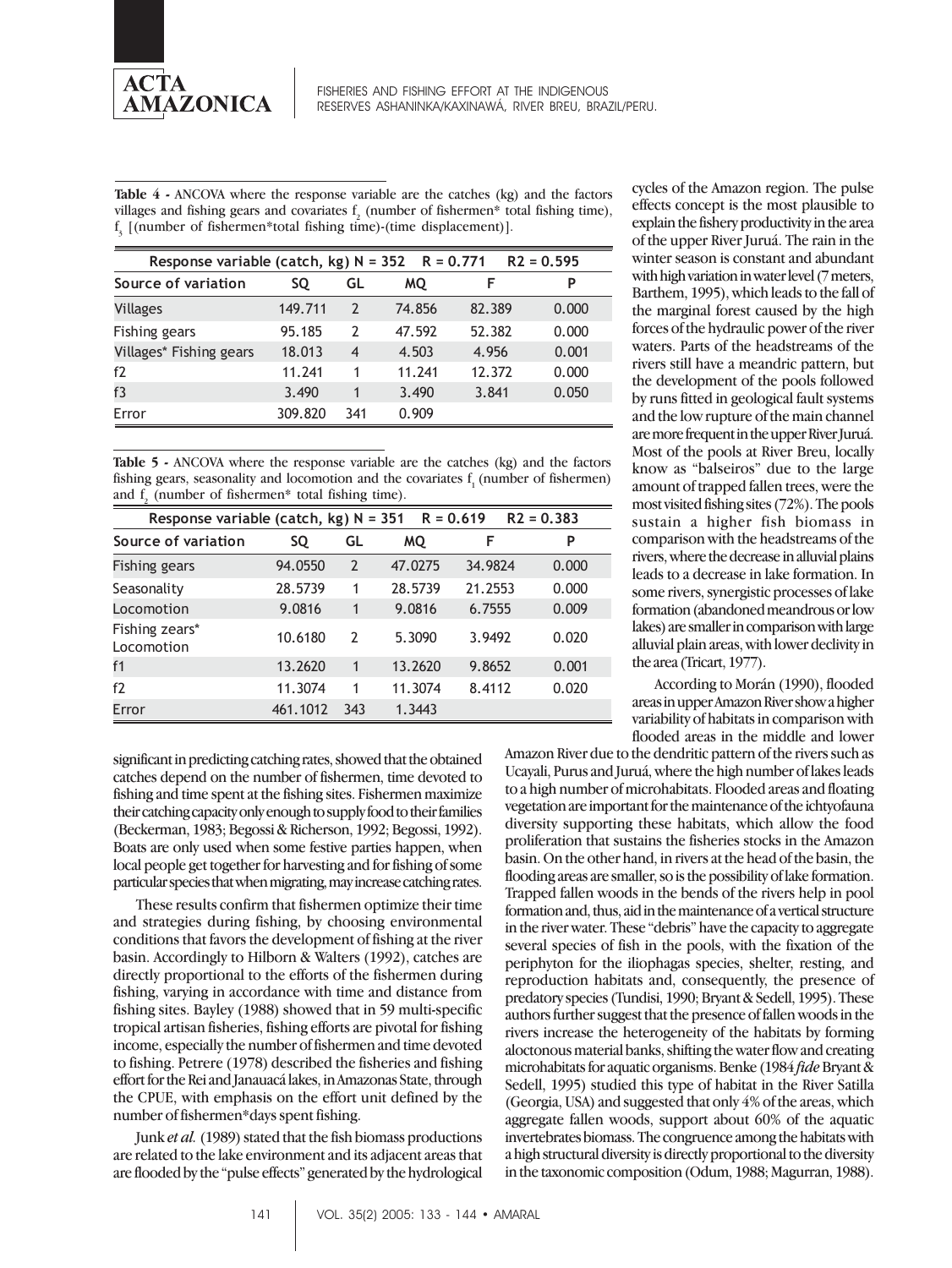



**Figure 2 -** Residuals of the ANCOVA where response (dependent) variable are the caches (kg), the factor villages and fishing gears, and covariates  $f_2$  (number of fishermen\* total fishing time),  $f_3$ [number of fishermen\*(total fishing time-time displacement)].  $g_1$  $= -0.133$ , ns and  $g<sub>2</sub> = -0.075$ , ns. (a) Studentized residuals versus estimated values and (b) histogram of the residuals  $(Y - Y)$  hat).

All inhabitants of the area highlight the presence of large armored catfishes in the pools at the upper River Juruá. Fishing with "bicheiros" (see below) is a specialized strategy for catching such fish in the pools (Aquino & Iglesisas, 1992). This gear catches species such as the surubim *Pseudoplatystoma fasciatum*, the "jundiá" *Oxidoras niger*, the dourada *Brachyplatystoma flavicans*, the piramatuba *Brachyplatystoma vaillantii*, among others. It is suggested that the presence of such large fish in the pools at the upper River Juruá may be related to the presence of possible reproductive areas, or these species remain in the pools during the non-reproductive season, and then migrate for feeding and dispersing into the floodplains areas of the middle and lower Amazon basin. Fishermen from the Kaxinawá villages at River Jordão and from the Extrativist Reserve of upper River Juruá related that every year there is migration of several species of armored catfish and that the reproductive periods occur with the beginning of the rainy season in October (Begossi *et al.* 1999; Aquino & Iglesias, 1992).

Barthem & Goulding (1997) describe the ecology, migrations, and conservation of the largest armored catfish in the Amazon basin, with special emphasis on the life history of *Brachyplatystoma flavicans* and *B. vaillantii*. These two species possess large and non-overlapping home ranges, with feeding, reproductive, and migratory sites inside the Amazon basin. Migration starts in the estuaries and later moves to the main channel of River Amazon, with peaks occurring in September and October. The number of catches confirms this predominance of large armored catfish migration at the upper River Juruá, allied with their occurrence in pools during the summer and, it can be evidence that these species use these areas during their reproductive cycle.

An analogy can be made between the family Salmonidae species from North America and the large catfish of Pimelodidae family in South America, as both groups showed specimens with larger home ranges (Bryant & Sedell, 1995; Ruffino & Barthem, 1996). Salmonids use estuaries and marines areas for recruitment and migrate towards the southeast Alaska River.



**Figure 3 -** Residuals of the ANCOVA where response variable are the caches (kg), the factors fishing gears, seasonality and locomotion and covariates  $f_1$  (number of fishermen) and  $f_2$ (number of fishermen\* total fishing time).  $g_1 = -0.269$ , ns and  $g_2$ = -0.012, ns. (a) Studentized residuals versus estimated values and (b) histogram of the residuals  $(Y - Y)$  hat).

They also use habitats formed by the aggregation of fallen woods as reproductive areas. Sedell *et al.* (1984, *fide* Bryant & Sedell, 1995) related that the habitats with fallen woods in the rivers Hoh Fork and upper Queets, USA, are only 6% and 25% of all available habitats but respond for the production of 75% and 55% of all juveniles salmonids in these rivers respectively. The big stocks of the most important catfish species in the Amazon basin can use habitats with fallen woods in pools as reproductive sites. Barthem & Goulding (1997) cite that catches of these two species are nearly constant along the year in Letícia, Colombia, with some specimens with eggs being reported. It is known that reproductive migration reaches the heads of the Amazon basin, especially in white water rivers. Authors cite that the higher parts of the Colombia rivers are possible spawning sites for large catfish, especially in the frontier with the Brazilian Amazon.

In case that, the wood exploitation of the agriculture expansion turns to be a fact in this region after the project of highway BR-364 is completed, then the fish stocks may suffer impacts by the sedimentation of the pools, and may lose aloctone material retained in the meandric channels of the alluvial basin of the upper River Juruá (Aquino, 1997). If evidence exists relating the use of pools as reproductive sites by large catfish, the possible impacts due to the highway may change the principles of reproductive cycles of these species, since the synergistic dynamics associated with the pools and lake development in the upper Juruá region will be destroyed (Hilborn *et al.*, 1995).

#### ACKNOWLEDGMENTS

To CNPq for the grant, USP for logistic support, NCI – Indigenous Culture Center and Austrian Government for financial support of this study, and to Dr. Oswaldo T. Oyakawa, from the Zoological Museum of the University of São Paulo, for helping with taxonomic identification of the fish species. Dr Keith Brown Jr. and Dr Miguel Petrere Jr. for their kindness helping us to participate in a pioneer project in Acre, which opened the opportunity for the present paper.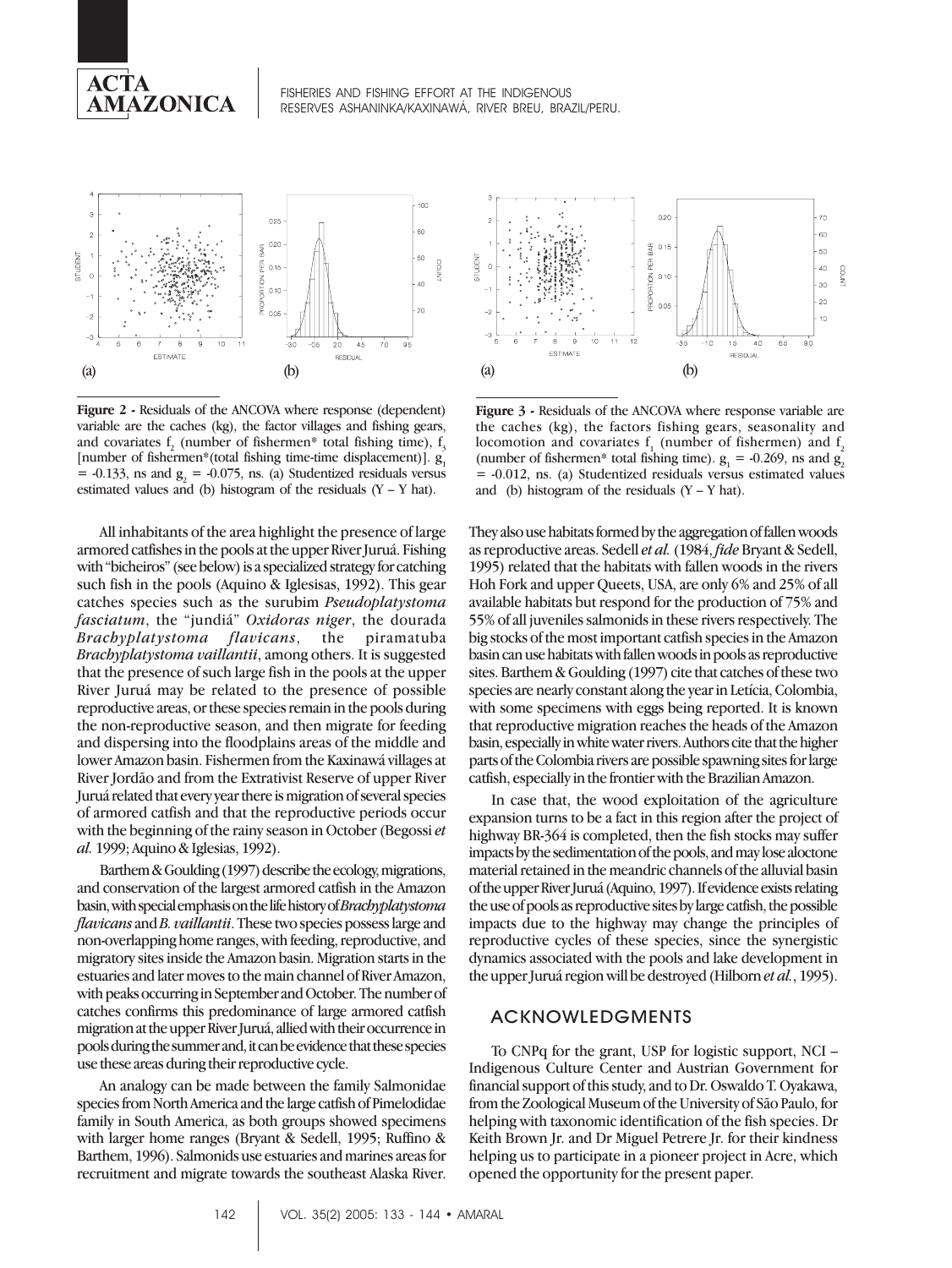

#### LITERATURE CITED

- Aquino, T. T. V.; Iglesias, M. P. 1992. *Kaxinawá do Rio Jordão. História, Território, Economia e Desenvolvimento Sustentado.* Comissão Pró-Índio do Acre. Setor Gráfico. Rio Branco. Acre. p. 231.
- Aquino, T. T. V. 1997. Índios nos corredores ecológicos da Amazônia - Unidades de conservação contínuas. *Folha do Meio Ambiente*. Folha de São Paulo. São Paulo. p.7-8.
- Barry, L. J.; Richardson, W. B.; Naimo, T. J. 1995. Past, Present, and Future Concepts in Large River Ecology. *Bioscience* 45(3): 134-141.
- Barthem, R. B.; Goulding M. 1997. *The catfish connection: ecology, migration and conservation of the Amazon predator.* Columbia University Press. New York. p.144.
- Barthem, R. B. 1995. Development of commercial fisheries in the Amazon Basin and consequences for fish stocks and subsistence fishing. *In*: Clüsener-Godt, M.; Sachs, I. (eds), *Brazilian perspectives on sustainable development of the Amazon region.* UNESCO, Man and the Biosphere Series, 15, 9:175-204.
- Bayley, B. P. 1995. Understanding large river-floodplain ecosystems. *Bioscience* 45(3): 153-158.
- Bayley, P. B. 1988. Accounting for effort when comparing tropical fisheries in lake, river-floodplains, and lagoons. *Limnol. Oceonagr.,* 33(4, part 2): 963-972.
- Beaumord, A. C. 1991. As *Comunidades de Peixes do Rio Manso, Chapada dos Guimarães, MT: Uma Abordagem Ecológica Numérica.* MSc. Dissertation. UFRJ, Rio de Janeiro. p. 107.
- Beckerman, S. 1983. Optimal foraging Group Size for a Human Population: The Case of Bari Fshing. *Amerc. Zool.,* 23: 283-290.
- Begossi, A. 1992. The use of optimal foraging theory in the understanding of fishing strategies: A case from Sepetiba bay (Rio de Janeiro State, Brazil). *Human Ecology,* 20(4): 463-475.
- Begossi, A.; Richerson, P. J. 1992. The animal diet of families from Búzios island (Brazil): An optimal foraging approach. *Journal of Human Ecology,* 3(2): 433-458.
- Begossi, A.; Silvano, R. M.; Amaral, B. D.; Oyakawa, O. T. 1999. Uses of fish and game by inhabitants of an Extractive Reserve (Upper Juruá, Acre, Brazil). *Environment, Development and Sustainability,* 1: 1-21.
- Benke A.C. 1984 Secondary Production. *In:* Resh V.H. & Rosenberg D.M. (eds.). *The Ecology of Aquatic Insects.* Praeger Publishing, New York, NY. pp 289-322.
- Bryant, M.D.; Sedell, J. R. 1995. Riparian forests, wood in the water, and fish habitat complexity. *In*: Armantrout N.B. & Wolotira, Jr. R.J. (eds.). *Conditions of the World's aquatic Habitats.* Proceedings of the World Fisheries Congress Theme 1. Oxford and IBH Publishing Co. Pvt. Ltd., New Delhi. p. 202-224.
- Hilborn, R.; C. J. Walters, 1992. *Quantitative Fisheries Stock Assessment: Choice, Dynamics and Uncertainty.* Chapman and Hall. New York. p. 570.
- Hilborn, R., Walters, C. J.; Ludwig, D. 1995. Sustainable exploitation of renewable resources. *Annu. Rev. Ecol. Syst.,* 26: 45-67.
- Junk, W. J.; Bayley, P. B.; Sparks, R. E. 1989. The Flood Pulse Concept in River-Floodplain Systems. *Can. Spec. Publ. Fish. Aquatic. Sci*. 106: 110-127.
- Karr, D. J. 1981. Assessment of biotic integrity using fish communities. *Fisheries,* 6(6): 21- 27.
- Magurran, A. E. 1988. *Ecological Diversity and its Mesurement.* Groom Helm, London. p. 192.
- Mendes, M. K. 1991. *Etnografia Preliminar dos Ashaninka da Amazônia Brasileira.* MSc. Dissertation. UNICAMP. Campinas. 349 p.
- Morán. E. F. 1990. *A ecologia humana das populações da Amazônia*. Ed. Vozes. Petropolis. p. 367.
- Odum, E. P. 1988. *Ecologia.* Editora Guanabara S.A. Rio de Janeiro. 434 p.
- Peres, C. A. 1993. *Biodiversity Conservation by Native Amazonians: a Pilot Study in the Kaxinawá Indigenous Reserve of Jordão River, Acre, Brazil.* A project report submitted to the World Wildlife Fund, Washington D.C. p. 47.
- Petrere, M. J. 1978. Pesca e esforço de pesca no Estado de Amazonas. I- Esforço e captura por unidade de esforço. *Acta Amazonica,* 8(3): 439-454.
- Petrere, M. J. 1992. As comunidades humanas ribeirinhas da Amazônia e suas transformações sociais*.*. *In*: Diegues, A. C. (ed.), *VI Encontro de Ciências Sociais e o Mar no Brasil.* Coletâneas de Trabalhos Apresentados.Programa de Pesquisa e Conservação de Äreas Úmidas no Brasil/IOUSP/ F. Ford, UICN. São Paulo. pp. 31-68.
- Petrere, M. J.; Agostinho, A. 1993. La Pesca en el Tramo Brasileño de Rio Paraná. *In Taller sobre las pesquerias de la Cuenca del Prata.* Comision para la Pesca Continental de America Latina. Montevideo. pp. 52-72.
- RadamBrasil, 1977. Folhas SB/SC, 18 Javari/Contamana; geologia, geomorfologia, pedologia, vegetação e uso potencial da terra. Departamento Nacional da Produção Mineral. *Levantamento dos Recursos Naturais.* Ministério das Minas e Energia. Rio de Janeiro. p. 420.
- Ruffino, M. L.; Barthem, R. B. 1996. Perspectivas para el manejo de los bagres migradores de la Amazonia. Santa Fé de Bogotá. *Boletin Científico,* 4: 19-28.
- *Sedell,* J.R.; Yuska, J.E.; Speaker, R.W. 1984. Habitats and salmonid distribution in pristine, sediment-rich river valley systems: S. Fork Hoh and Queets River, Olympic National Park. *In*: Meehan, W.R.; Merrell, T.R., Jr.; Hanley, T.A., eds. *Fish and wildlife relationships in old-growth forests*. Juneau, AK: American Institute of Fisheries Research Biologists: 33-46.
- Silvano, R. A. M., Amaral, B.D.; Oyakawa, O.T. 2000, 'Spatial and temporal patterns of diversity and distribution of the Upper Juruá River fish community (Brazilian Amazon)', *Environmental Biology of Fishes* 57**:** 25-35.
- Silvano, R. A. M.; Oyakawa, O. T.; Amaral, B. D.; Begossi, A. 2001. *Peixes do Alto Rio Juruá (Amazonas, Brasil).* FAPESP. Editora da Universidade de São Paulo. Imprensa Oficial do Estado. São Paulo. 304p.